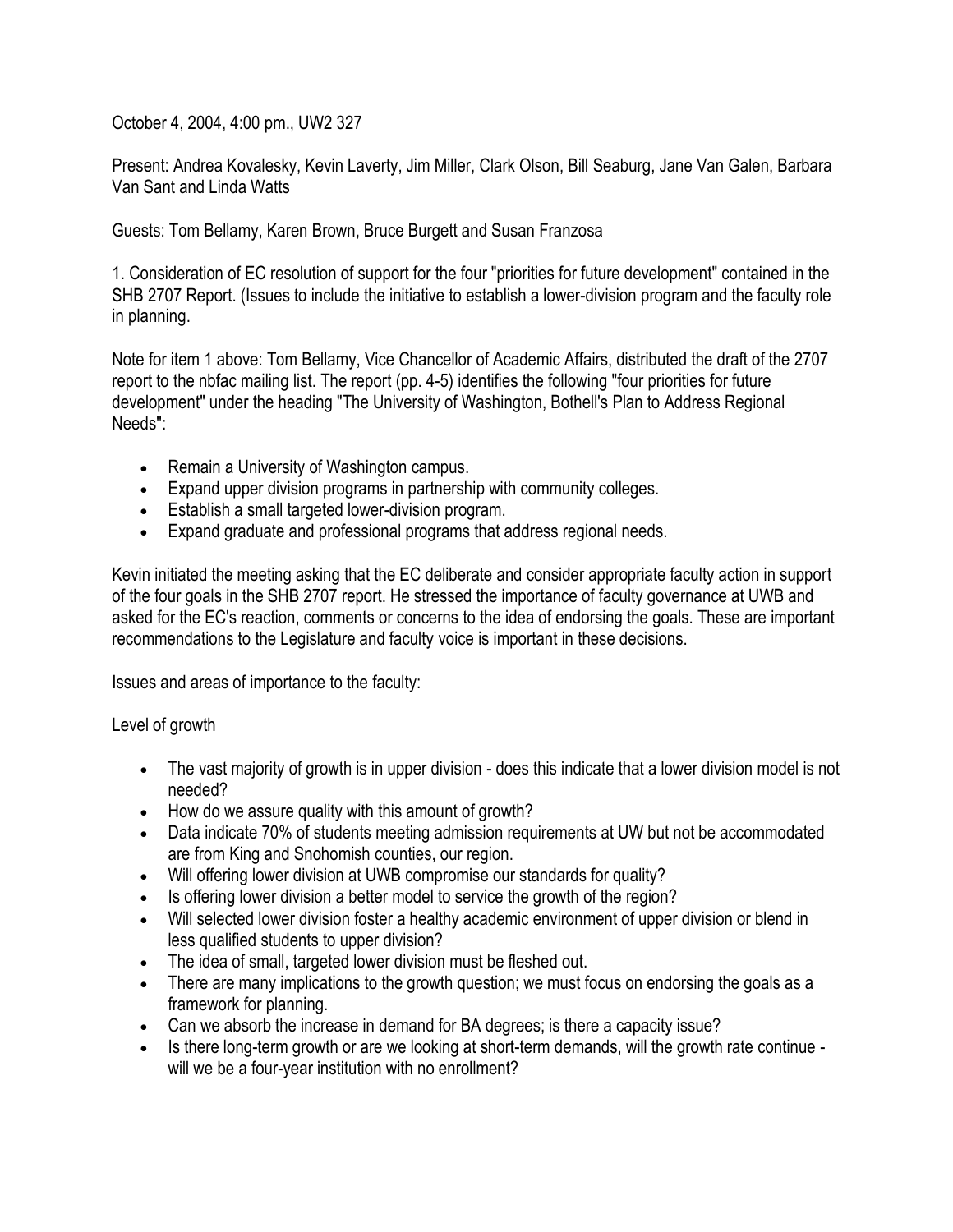UWB will not grow too quickly; we can make the transition happen. There will be incremental program growth, under faculty control.

Lower division

- Who will the lower division students be, how do we sustain enrollment?
- How will this affect teaching, how will faculty stretch itself?
- Not all faculty here want to teach lower division, what pressures may be involved to teach lower division?
- An associate director to coordinate lower division programs may be a possibility.
- Most universities want to re-work their lower division programs; we have the opportunity to create a dynamic lower division program.
- The difficulty will be how lower division aligns with our current upper division courses.
- What needs are we trying to fulfill, for whom?
- There is a budget question with lower division are the budget figures separate from the biennial request?

Imperative of being a UW campus

- UWB is the University of Washington; students recognize the high quality of education we offer. It is very important that we let the Legislature know of our commitment to continuing as the UW.
- As part of the UW, we help the system respond to changing demands.
- Our identity is built upon our reputation and our distinct character.
- The overflow argument can make us vulnerable; we must emphasize what is distinctive about UWB and not just market to students who cannot get into UWS.
- We need to have a strong message showing the link of interdisciplinary curriculum with regional development.
- Students chose to come to UWB; we must stress our strengths interdisciplinarity, small classes and innovational teaching.

2 + 2 model - better pathways

- We are asking for the authority to offer lower division, this will establish better pathways for students.
- UWB can offer alternatives to traditional students not wanting dorm life and non-traditional students returning to college.
- How do you sustain enrollment in lower division, we do not want to lose the support of community colleges.
- There is a clear mandate to align with community colleges, this is a political document, we need to retain our partnerships.
- Coordinated programs will create a better bridge; language and other courses will still be offered through community colleges.
- Co-enrollment/co-admission will maintain close ties with the community colleges.

Regional Impact